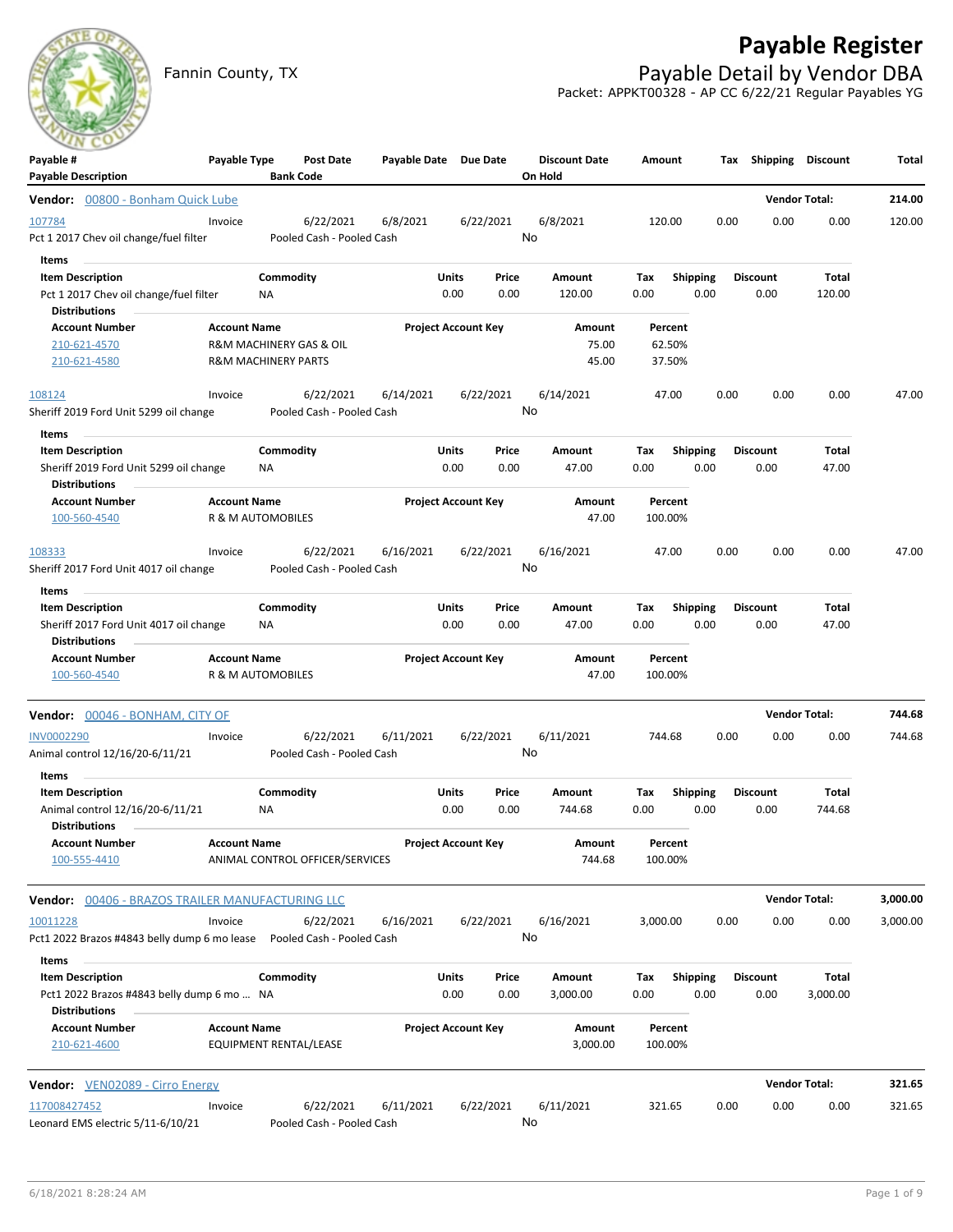| <b>Payable Register</b>                                                                        |                                              |                        |                                        |                       |                            |               |                                 |             |                         |      |                         |                      | Packet: APPKT00328 - AP CC 6/22/21 Regular Payables YG |
|------------------------------------------------------------------------------------------------|----------------------------------------------|------------------------|----------------------------------------|-----------------------|----------------------------|---------------|---------------------------------|-------------|-------------------------|------|-------------------------|----------------------|--------------------------------------------------------|
| Payable #<br><b>Payable Description</b>                                                        | Payable Type                                 | <b>Bank Code</b>       | <b>Post Date</b>                       | Payable Date Due Date |                            |               | <b>Discount Date</b><br>On Hold | Amount      |                         |      | Tax Shipping Discount   |                      | Total                                                  |
| Items                                                                                          |                                              |                        |                                        |                       |                            |               |                                 |             |                         |      |                         |                      |                                                        |
| <b>Item Description</b><br>Leonard EMS electric 5/11-6/10/21<br><b>Distributions</b>           |                                              | Commodity<br>ΝA        |                                        |                       | Units<br>0.00              | Price<br>0.00 | Amount<br>321.65                | Tax<br>0.00 | <b>Shipping</b><br>0.00 |      | <b>Discount</b><br>0.00 | Total<br>321.65      |                                                        |
| <b>Account Number</b><br>100-540-4400                                                          | <b>Account Name</b><br>UTILITIES ELECTRICITY |                        |                                        |                       | <b>Project Account Key</b> |               | Amount<br>321.65                |             | Percent<br>100.00%      |      |                         |                      |                                                        |
| Vendor: 00766 - COLLISION 1ST                                                                  |                                              |                        |                                        |                       |                            |               |                                 |             |                         |      |                         | <b>Vendor Total:</b> | 7,894.40                                               |
| 17335a                                                                                         | Invoice                                      |                        | 6/22/2021                              | 6/11/2021             |                            | 6/22/2021     | 6/11/2021                       |             | 275.00                  | 0.00 | 0.00                    | 0.00                 | 275.00                                                 |
| Transport van glass repair                                                                     |                                              |                        | Pooled Cash - Pooled Cash              |                       |                            |               | No                              |             |                         |      |                         |                      |                                                        |
| Items                                                                                          |                                              |                        |                                        |                       |                            |               |                                 |             |                         |      |                         |                      |                                                        |
| <b>Item Description</b>                                                                        |                                              | Commodity              |                                        |                       | Units                      | Price         | Amount                          | Tax         | Shipping                |      | <b>Discount</b>         | Total                |                                                        |
| Transport van glass repair<br><b>Distributions</b>                                             |                                              | ΝA                     |                                        |                       | 0.00                       | 0.00          | 275.00                          | 0.00        | 0.00                    |      | 0.00                    | 275.00               |                                                        |
| <b>Account Number</b><br>100-560-4540                                                          | <b>Account Name</b><br>R & M AUTOMOBILES     |                        |                                        |                       | <b>Project Account Key</b> |               | Amount<br>275.00                |             | Percent<br>100.00%      |      |                         |                      |                                                        |
| 192232                                                                                         | Invoice                                      |                        | 6/22/2021                              | 5/14/2021             |                            | 6/22/2021     | 5/14/2021<br>No                 | 7,619.40    |                         | 0.00 | 0.00                    | 0.00                 | 7,619.40                                               |
| Enviro Devel. 2018 Ford #3797 hail damage re Pooled Cash - Pooled Cash                         |                                              |                        |                                        |                       |                            |               |                                 |             |                         |      |                         |                      |                                                        |
| Items                                                                                          |                                              |                        |                                        |                       |                            |               | Amount                          |             |                         |      |                         |                      |                                                        |
| <b>Item Description</b><br>Enviro Devel. 2018 Ford #3797 hail damag NA<br><b>Distributions</b> |                                              | Commodity              |                                        |                       | Units<br>0.00              | Price<br>0.00 | 7,619.40                        | Tax<br>0.00 | <b>Shipping</b><br>0.00 |      | <b>Discount</b><br>0.00 | Total<br>7,619.40    |                                                        |
| <b>Account Number</b><br>100-591-4540                                                          | <b>Account Name</b><br>R&M AUTO              |                        |                                        |                       | <b>Project Account Key</b> |               | Amount<br>7,619.40              |             | Percent<br>100.00%      |      |                         |                      |                                                        |
| Vendor: 00475 - COUNTY TRASH SERVICE                                                           |                                              |                        |                                        |                       |                            |               |                                 |             |                         |      |                         | <b>Vendor Total:</b> | 35.00                                                  |
| INV0002289                                                                                     | Invoice                                      |                        | 6/22/2021                              | 6/14/2021             |                            | 6/22/2021     | 6/14/2021                       |             | 35.00                   | 0.00 | 0.00                    | 0.00                 | 35.00                                                  |
| #457511 Pct 3 trash 6/21-6/30/21<br>Items                                                      |                                              |                        | Pooled Cash - Pooled Cash              |                       |                            |               | No                              |             |                         |      |                         |                      |                                                        |
| <b>Item Description</b><br>#457511 Pct 3 trash 6/21-6/30/21<br><b>Distributions</b>            |                                              | Commodity<br><b>NA</b> |                                        |                       | Units<br>0.00              | Price<br>0.00 | Amount<br>35.00                 | Tax<br>0.00 | <b>Shipping</b><br>0.00 |      | <b>Discount</b><br>0.00 | Total<br>35.00       |                                                        |
| <b>Account Number</b><br>230-623-4430                                                          | <b>Account Name</b><br><b>TRASH PICK-UP</b>  |                        |                                        |                       | <b>Project Account Key</b> |               | Amount<br>35.00                 |             | Percent<br>100.00%      |      |                         |                      |                                                        |
| <b>Vendor: 00056 - DALLAS COUNTY TREASURER</b>                                                 |                                              |                        |                                        |                       |                            |               |                                 |             |                         |      |                         | <b>Vendor Total:</b> | 10,750.00                                              |
| 477719<br>Autopsies-Clemons/Worden/Taylor/Rhodes/G Pooled Cash - Pooled Cash                   | Invoice                                      |                        | 6/22/2021                              | 6/3/2021              |                            | 6/22/2021     | 6/3/2021<br>No                  | 10,750.00   |                         | 0.00 | 0.00                    | 0.00                 | 10,750.00                                              |
| Items<br><b>Item Description</b>                                                               |                                              | Commodity              |                                        |                       | Units                      | Price         | Amount                          | Tax         | <b>Shipping</b>         |      | <b>Discount</b>         | Total                |                                                        |
| Autopsies-Clemons/Worden/Taylor/Rhod NA<br><b>Distributions</b>                                |                                              |                        |                                        |                       | 0.00                       | 0.00          | 10,750.00                       | 0.00        | 0.00                    |      | 0.00                    | 10,750.00            |                                                        |
| <b>Account Number</b><br>100-425-4660                                                          | <b>Account Name</b><br><b>AUTOPSIES</b>      |                        |                                        |                       | <b>Project Account Key</b> |               | Amount<br>10,750.00             |             | Percent<br>100.00%      |      |                         |                      |                                                        |
| <b>Vendor: 00009 - DOUBLE D TRUCK REPAIR</b>                                                   |                                              |                        |                                        |                       |                            |               |                                 |             |                         |      |                         | <b>Vendor Total:</b> | 1,785.66                                               |
| 11848<br>Pct 2 1992 Peterbilt #6741 truck repair                                               | Invoice                                      |                        | 6/22/2021<br>Pooled Cash - Pooled Cash | 6/8/2021              |                            | 6/22/2021     | 6/8/2021<br>No                  | 1,785.66    |                         | 0.00 | 0.00                    | 0.00                 | 1,785.66                                               |
| Items                                                                                          |                                              |                        |                                        |                       |                            |               |                                 |             |                         |      |                         |                      |                                                        |
| <b>Item Description</b>                                                                        |                                              | Commodity              |                                        |                       | Units                      | Price         | Amount                          | Tax         | <b>Shipping</b>         |      | <b>Discount</b>         | Total                |                                                        |
| Pct 2 1992 Peterbilt #6741 truck repair<br><b>Distributions</b>                                |                                              | ΝA                     |                                        |                       | 0.00                       | 0.00          | 1,785.66                        | 0.00        | 0.00                    |      | 0.00                    | 1,785.66             |                                                        |
| <b>Account Number</b><br>220-622-4580                                                          | <b>Account Name</b><br>R&M MACHINERY PARTS   |                        |                                        |                       | <b>Project Account Key</b> |               | Amount<br>1,785.66              |             | Percent<br>100.00%      |      |                         |                      |                                                        |

**Vendor:** 00462 - FOUR FEATHERS ALARM **Vendor Total: 40.00**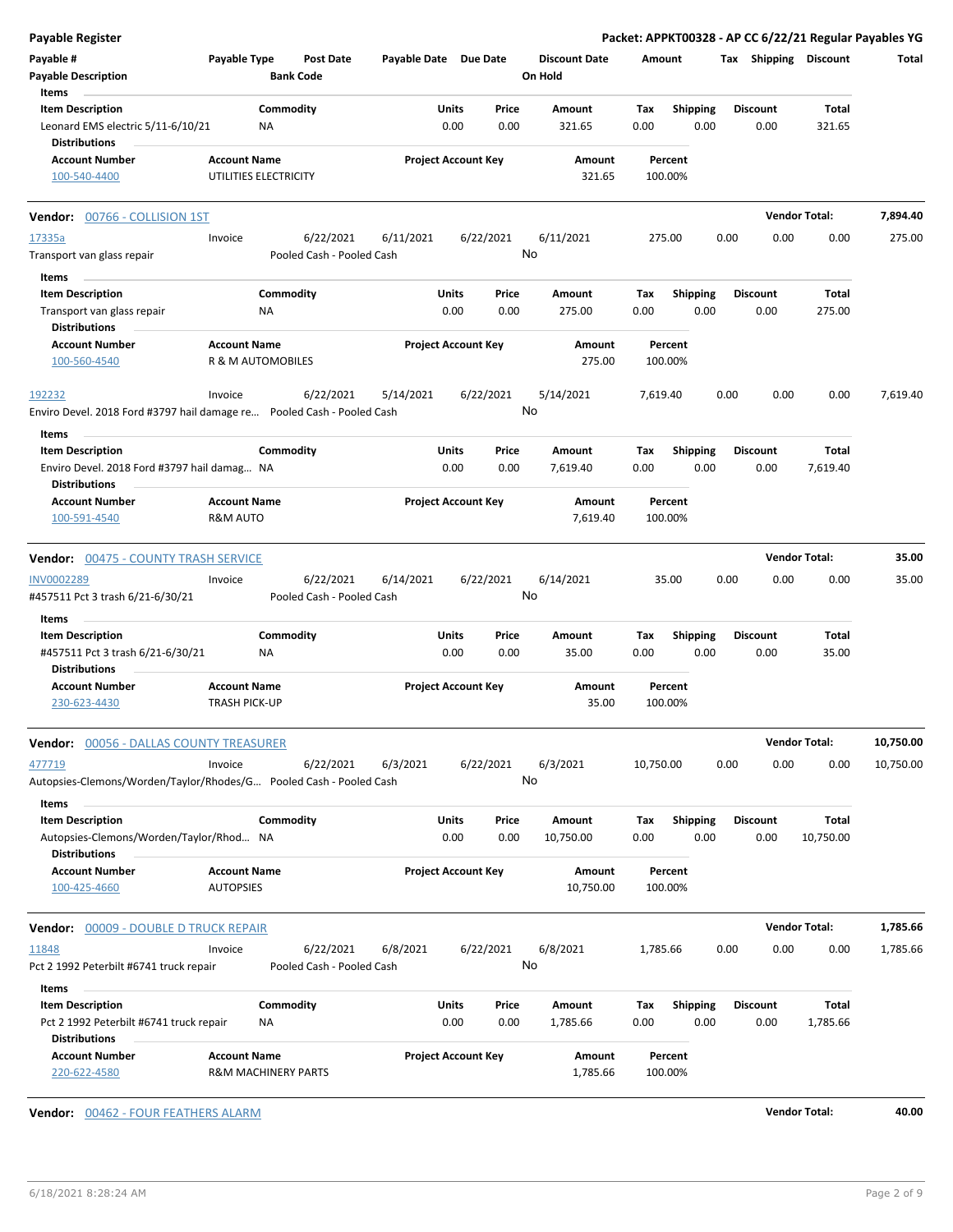|                                                 |    |                                                                                                                                                                                 |                                                                                                                                                                                                                                                                                                                                                         |                                                                                                                                                                            |                                                                                                                                         | <b>Discount Date</b>                                                                                                                                                                                                                                                                                                                                      |                                                                                                                   |                                   |                                                                                                                                                                                 |                                                                                                                                                  |                                                                                                                                                                                | Total                                                                                                                                                                                                  |
|-------------------------------------------------|----|---------------------------------------------------------------------------------------------------------------------------------------------------------------------------------|---------------------------------------------------------------------------------------------------------------------------------------------------------------------------------------------------------------------------------------------------------------------------------------------------------------------------------------------------------|----------------------------------------------------------------------------------------------------------------------------------------------------------------------------|-----------------------------------------------------------------------------------------------------------------------------------------|-----------------------------------------------------------------------------------------------------------------------------------------------------------------------------------------------------------------------------------------------------------------------------------------------------------------------------------------------------------|-------------------------------------------------------------------------------------------------------------------|-----------------------------------|---------------------------------------------------------------------------------------------------------------------------------------------------------------------------------|--------------------------------------------------------------------------------------------------------------------------------------------------|--------------------------------------------------------------------------------------------------------------------------------------------------------------------------------|--------------------------------------------------------------------------------------------------------------------------------------------------------------------------------------------------------|
| Invoice                                         |    |                                                                                                                                                                                 | 5/27/2021                                                                                                                                                                                                                                                                                                                                               |                                                                                                                                                                            |                                                                                                                                         | 5/27/2021                                                                                                                                                                                                                                                                                                                                                 |                                                                                                                   |                                   |                                                                                                                                                                                 | 0.00                                                                                                                                             | 0.00                                                                                                                                                                           | 40.00                                                                                                                                                                                                  |
|                                                 |    |                                                                                                                                                                                 |                                                                                                                                                                                                                                                                                                                                                         |                                                                                                                                                                            |                                                                                                                                         |                                                                                                                                                                                                                                                                                                                                                           |                                                                                                                   |                                   |                                                                                                                                                                                 |                                                                                                                                                  |                                                                                                                                                                                |                                                                                                                                                                                                        |
|                                                 | ΝA |                                                                                                                                                                                 |                                                                                                                                                                                                                                                                                                                                                         |                                                                                                                                                                            |                                                                                                                                         | Amount<br>40.00                                                                                                                                                                                                                                                                                                                                           | Tax<br>0.00                                                                                                       |                                   |                                                                                                                                                                                 | 0.00                                                                                                                                             | Total<br>40.00                                                                                                                                                                 |                                                                                                                                                                                                        |
|                                                 |    |                                                                                                                                                                                 |                                                                                                                                                                                                                                                                                                                                                         |                                                                                                                                                                            |                                                                                                                                         |                                                                                                                                                                                                                                                                                                                                                           |                                                                                                                   |                                   |                                                                                                                                                                                 |                                                                                                                                                  |                                                                                                                                                                                |                                                                                                                                                                                                        |
|                                                 |    |                                                                                                                                                                                 |                                                                                                                                                                                                                                                                                                                                                         |                                                                                                                                                                            |                                                                                                                                         | 40.00                                                                                                                                                                                                                                                                                                                                                     |                                                                                                                   |                                   |                                                                                                                                                                                 |                                                                                                                                                  |                                                                                                                                                                                |                                                                                                                                                                                                        |
| <b>Vendor:</b> 00239 - L & L A/C-ELECTRICAL     |    |                                                                                                                                                                                 |                                                                                                                                                                                                                                                                                                                                                         |                                                                                                                                                                            |                                                                                                                                         |                                                                                                                                                                                                                                                                                                                                                           |                                                                                                                   |                                   |                                                                                                                                                                                 |                                                                                                                                                  |                                                                                                                                                                                | 161.25                                                                                                                                                                                                 |
| Invoice                                         |    |                                                                                                                                                                                 | 6/11/2021                                                                                                                                                                                                                                                                                                                                               |                                                                                                                                                                            |                                                                                                                                         | 6/11/2021                                                                                                                                                                                                                                                                                                                                                 |                                                                                                                   |                                   |                                                                                                                                                                                 | 0.00                                                                                                                                             | 0.00                                                                                                                                                                           | 161.25                                                                                                                                                                                                 |
|                                                 |    |                                                                                                                                                                                 |                                                                                                                                                                                                                                                                                                                                                         |                                                                                                                                                                            |                                                                                                                                         |                                                                                                                                                                                                                                                                                                                                                           |                                                                                                                   |                                   |                                                                                                                                                                                 |                                                                                                                                                  |                                                                                                                                                                                |                                                                                                                                                                                                        |
|                                                 |    |                                                                                                                                                                                 |                                                                                                                                                                                                                                                                                                                                                         |                                                                                                                                                                            |                                                                                                                                         |                                                                                                                                                                                                                                                                                                                                                           |                                                                                                                   |                                   |                                                                                                                                                                                 |                                                                                                                                                  |                                                                                                                                                                                |                                                                                                                                                                                                        |
|                                                 |    |                                                                                                                                                                                 |                                                                                                                                                                                                                                                                                                                                                         |                                                                                                                                                                            |                                                                                                                                         |                                                                                                                                                                                                                                                                                                                                                           |                                                                                                                   |                                   |                                                                                                                                                                                 |                                                                                                                                                  |                                                                                                                                                                                |                                                                                                                                                                                                        |
|                                                 |    |                                                                                                                                                                                 |                                                                                                                                                                                                                                                                                                                                                         |                                                                                                                                                                            |                                                                                                                                         |                                                                                                                                                                                                                                                                                                                                                           |                                                                                                                   |                                   |                                                                                                                                                                                 |                                                                                                                                                  |                                                                                                                                                                                |                                                                                                                                                                                                        |
|                                                 |    |                                                                                                                                                                                 |                                                                                                                                                                                                                                                                                                                                                         |                                                                                                                                                                            |                                                                                                                                         | Amount<br>161.25                                                                                                                                                                                                                                                                                                                                          |                                                                                                                   |                                   |                                                                                                                                                                                 |                                                                                                                                                  |                                                                                                                                                                                |                                                                                                                                                                                                        |
|                                                 |    |                                                                                                                                                                                 |                                                                                                                                                                                                                                                                                                                                                         |                                                                                                                                                                            |                                                                                                                                         |                                                                                                                                                                                                                                                                                                                                                           |                                                                                                                   |                                   |                                                                                                                                                                                 |                                                                                                                                                  |                                                                                                                                                                                | 900.00                                                                                                                                                                                                 |
| Invoice                                         |    |                                                                                                                                                                                 | 6/7/2021                                                                                                                                                                                                                                                                                                                                                |                                                                                                                                                                            |                                                                                                                                         | 6/7/2021                                                                                                                                                                                                                                                                                                                                                  |                                                                                                                   |                                   |                                                                                                                                                                                 | 0.00                                                                                                                                             | 0.00                                                                                                                                                                           | 300.00                                                                                                                                                                                                 |
|                                                 |    |                                                                                                                                                                                 |                                                                                                                                                                                                                                                                                                                                                         |                                                                                                                                                                            |                                                                                                                                         |                                                                                                                                                                                                                                                                                                                                                           |                                                                                                                   |                                   |                                                                                                                                                                                 |                                                                                                                                                  |                                                                                                                                                                                |                                                                                                                                                                                                        |
|                                                 |    |                                                                                                                                                                                 |                                                                                                                                                                                                                                                                                                                                                         |                                                                                                                                                                            |                                                                                                                                         | Amount                                                                                                                                                                                                                                                                                                                                                    | Tax                                                                                                               |                                   |                                                                                                                                                                                 |                                                                                                                                                  | Total                                                                                                                                                                          |                                                                                                                                                                                                        |
|                                                 |    |                                                                                                                                                                                 |                                                                                                                                                                                                                                                                                                                                                         |                                                                                                                                                                            |                                                                                                                                         |                                                                                                                                                                                                                                                                                                                                                           |                                                                                                                   |                                   |                                                                                                                                                                                 |                                                                                                                                                  |                                                                                                                                                                                |                                                                                                                                                                                                        |
|                                                 |    |                                                                                                                                                                                 |                                                                                                                                                                                                                                                                                                                                                         |                                                                                                                                                                            |                                                                                                                                         | 300.00                                                                                                                                                                                                                                                                                                                                                    |                                                                                                                   |                                   |                                                                                                                                                                                 |                                                                                                                                                  |                                                                                                                                                                                |                                                                                                                                                                                                        |
| Invoice                                         |    |                                                                                                                                                                                 | 5/12/2021                                                                                                                                                                                                                                                                                                                                               |                                                                                                                                                                            |                                                                                                                                         | 5/12/2021                                                                                                                                                                                                                                                                                                                                                 |                                                                                                                   |                                   |                                                                                                                                                                                 | 0.00                                                                                                                                             | 0.00                                                                                                                                                                           | 300.00                                                                                                                                                                                                 |
|                                                 |    |                                                                                                                                                                                 |                                                                                                                                                                                                                                                                                                                                                         |                                                                                                                                                                            |                                                                                                                                         |                                                                                                                                                                                                                                                                                                                                                           |                                                                                                                   |                                   |                                                                                                                                                                                 |                                                                                                                                                  |                                                                                                                                                                                |                                                                                                                                                                                                        |
|                                                 |    |                                                                                                                                                                                 |                                                                                                                                                                                                                                                                                                                                                         |                                                                                                                                                                            |                                                                                                                                         | Amount                                                                                                                                                                                                                                                                                                                                                    | Tax                                                                                                               |                                   |                                                                                                                                                                                 |                                                                                                                                                  | Total                                                                                                                                                                          |                                                                                                                                                                                                        |
|                                                 | ΝA |                                                                                                                                                                                 |                                                                                                                                                                                                                                                                                                                                                         |                                                                                                                                                                            |                                                                                                                                         | 300.00                                                                                                                                                                                                                                                                                                                                                    | 0.00                                                                                                              |                                   |                                                                                                                                                                                 | 0.00                                                                                                                                             | 300.00                                                                                                                                                                         |                                                                                                                                                                                                        |
|                                                 |    |                                                                                                                                                                                 |                                                                                                                                                                                                                                                                                                                                                         |                                                                                                                                                                            |                                                                                                                                         | Amount<br>300.00                                                                                                                                                                                                                                                                                                                                          |                                                                                                                   |                                   |                                                                                                                                                                                 |                                                                                                                                                  |                                                                                                                                                                                |                                                                                                                                                                                                        |
| Invoice                                         |    |                                                                                                                                                                                 | 6/2/2021                                                                                                                                                                                                                                                                                                                                                |                                                                                                                                                                            |                                                                                                                                         | 6/2/2021                                                                                                                                                                                                                                                                                                                                                  |                                                                                                                   |                                   |                                                                                                                                                                                 | 0.00                                                                                                                                             | 0.00                                                                                                                                                                           | 300.00                                                                                                                                                                                                 |
|                                                 |    |                                                                                                                                                                                 |                                                                                                                                                                                                                                                                                                                                                         |                                                                                                                                                                            |                                                                                                                                         |                                                                                                                                                                                                                                                                                                                                                           |                                                                                                                   |                                   |                                                                                                                                                                                 |                                                                                                                                                  |                                                                                                                                                                                |                                                                                                                                                                                                        |
|                                                 | NA |                                                                                                                                                                                 |                                                                                                                                                                                                                                                                                                                                                         |                                                                                                                                                                            |                                                                                                                                         | 300.00                                                                                                                                                                                                                                                                                                                                                    | 0.00                                                                                                              |                                   |                                                                                                                                                                                 | 0.00                                                                                                                                             | 300.00                                                                                                                                                                         |                                                                                                                                                                                                        |
|                                                 |    |                                                                                                                                                                                 |                                                                                                                                                                                                                                                                                                                                                         |                                                                                                                                                                            |                                                                                                                                         | Amount                                                                                                                                                                                                                                                                                                                                                    |                                                                                                                   |                                   |                                                                                                                                                                                 |                                                                                                                                                  |                                                                                                                                                                                |                                                                                                                                                                                                        |
|                                                 |    |                                                                                                                                                                                 |                                                                                                                                                                                                                                                                                                                                                         |                                                                                                                                                                            |                                                                                                                                         | 300.00                                                                                                                                                                                                                                                                                                                                                    |                                                                                                                   |                                   |                                                                                                                                                                                 |                                                                                                                                                  |                                                                                                                                                                                |                                                                                                                                                                                                        |
| Vendor: VEN02120 - Magness, Jerry               |    |                                                                                                                                                                                 |                                                                                                                                                                                                                                                                                                                                                         |                                                                                                                                                                            |                                                                                                                                         |                                                                                                                                                                                                                                                                                                                                                           |                                                                                                                   |                                   |                                                                                                                                                                                 |                                                                                                                                                  |                                                                                                                                                                                | 866.40                                                                                                                                                                                                 |
| Invoice<br>Pct 3 6/27-7/1/21 travel-miles/meals |    |                                                                                                                                                                                 | 6/15/2021                                                                                                                                                                                                                                                                                                                                               |                                                                                                                                                                            |                                                                                                                                         | 6/15/2021                                                                                                                                                                                                                                                                                                                                                 |                                                                                                                   |                                   |                                                                                                                                                                                 | 0.00                                                                                                                                             | 0.00                                                                                                                                                                           | 866.40                                                                                                                                                                                                 |
|                                                 |    |                                                                                                                                                                                 |                                                                                                                                                                                                                                                                                                                                                         |                                                                                                                                                                            |                                                                                                                                         |                                                                                                                                                                                                                                                                                                                                                           |                                                                                                                   |                                   |                                                                                                                                                                                 |                                                                                                                                                  |                                                                                                                                                                                |                                                                                                                                                                                                        |
| Pct 3 6/27-7/1/21 travel-miles/meals            | ΝA |                                                                                                                                                                                 |                                                                                                                                                                                                                                                                                                                                                         |                                                                                                                                                                            |                                                                                                                                         | 866.40                                                                                                                                                                                                                                                                                                                                                    | 0.00                                                                                                              |                                   |                                                                                                                                                                                 | 0.00                                                                                                                                             | 866.40                                                                                                                                                                         |                                                                                                                                                                                                        |
| <b>Account Name</b>                             |    |                                                                                                                                                                                 |                                                                                                                                                                                                                                                                                                                                                         |                                                                                                                                                                            |                                                                                                                                         |                                                                                                                                                                                                                                                                                                                                                           |                                                                                                                   |                                   |                                                                                                                                                                                 |                                                                                                                                                  |                                                                                                                                                                                |                                                                                                                                                                                                        |
|                                                 |    | Payable Type<br><b>Account Name</b><br>R & M BUILDING<br>ΝA<br><b>Account Name</b><br>R & M BUILDING<br>ΝA<br><b>Account Name</b><br><b>Account Name</b><br><b>Account Name</b> | <b>Post Date</b><br><b>Bank Code</b><br>6/22/2021<br>Commodity<br>6/22/2021<br>Commodity<br>Vendor: 00649 - LAW OFFICE OF MYLES PORTER, P.C.<br>6/22/2021<br>Commodity<br><b>INDIGENT ATTORNEY FEES</b><br>6/22/2021<br>Commodity<br><b>INDIGENT ATTORNEY FEES</b><br>6/22/2021<br>Commodity<br><b>INDIGENT ATTORNEY FEES</b><br>6/22/2021<br>Commodity | Pooled Cash - Pooled Cash<br>Pooled Cash - Pooled Cash<br>Pooled Cash - Pooled Cash<br>Pooled Cash - Pooled Cash<br>Pooled Cash - Pooled Cash<br>Pooled Cash - Pooled Cash | Payable Date<br>Units<br>0.00<br><b>Units</b><br>0.00<br>Units<br>0.00<br>Units<br>0.00<br><b>Units</b><br>0.00<br><b>Units</b><br>0.00 | <b>Due Date</b><br>6/22/2021<br>Price<br>0.00<br><b>Project Account Key</b><br>6/22/2021<br>Price<br>0.00<br><b>Project Account Key</b><br>6/22/2021<br>Price<br>0.00<br><b>Project Account Key</b><br>6/22/2021<br>Price<br>0.00<br><b>Project Account Key</b><br>6/22/2021<br>Price<br>0.00<br><b>Project Account Key</b><br>6/22/2021<br>Price<br>0.00 | On Hold<br>No<br>Amount<br>No<br>Amount<br>161.25<br>No<br>300.00<br>Amount<br>No<br>No<br>Amount<br>No<br>Amount | Tax<br>0.00<br>0.00<br>Tax<br>Tax | Amount<br>40.00<br>Percent<br>100.00%<br>161.25<br>Percent<br>100.00%<br>300.00<br>Percent<br>100.00%<br>300.00<br>Percent<br>100.00%<br>300.00<br>Percent<br>100.00%<br>866.40 | <b>Shipping</b><br>0.00<br><b>Shipping</b><br>0.00<br>Shipping<br>0.00<br><b>Shipping</b><br>0.00<br>Shipping<br>0.00<br><b>Shipping</b><br>0.00 | 0.00<br><b>Discount</b><br>0.00<br><b>Discount</b><br>0.00<br>0.00<br><b>Discount</b><br>0.00<br>0.00<br><b>Discount</b><br>0.00<br><b>Discount</b><br>0.00<br><b>Discount</b> | Packet: APPKT00328 - AP CC 6/22/21 Regular Payables YG<br>Tax Shipping Discount<br><b>Vendor Total:</b><br>Total<br>161.25<br><b>Vendor Total:</b><br>300.00<br>Total<br><b>Vendor Total:</b><br>Total |

**Vendor:** 00437 - MARLIN BUSINESS BANK **Vendor Total: 3,516.75**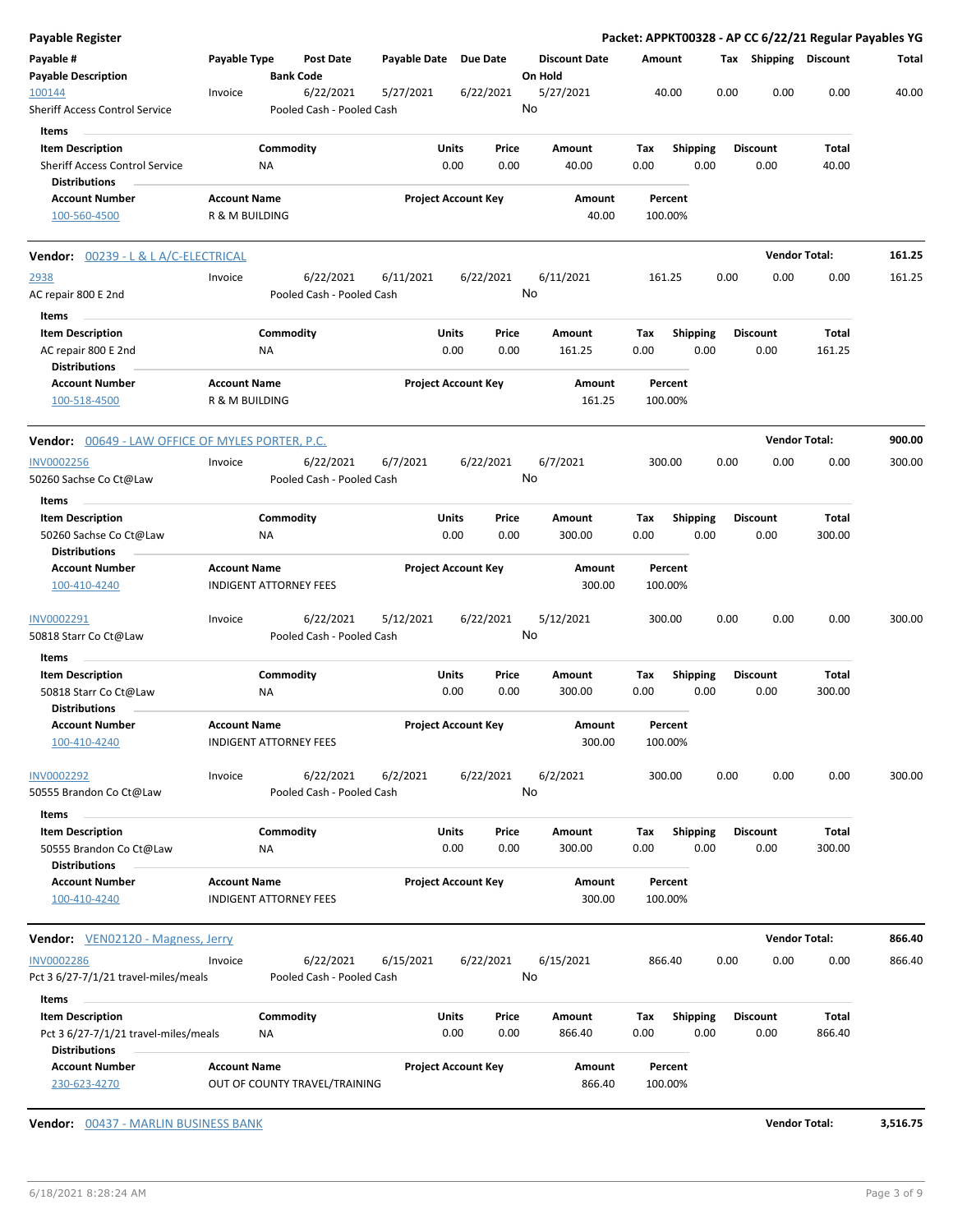| Payable Register                                   |                     |                               |                       |                                |                      | Packet: APPKT00328 - AP CC 6/22/21 Regular Payables YG |                         |                         |                      |          |
|----------------------------------------------------|---------------------|-------------------------------|-----------------------|--------------------------------|----------------------|--------------------------------------------------------|-------------------------|-------------------------|----------------------|----------|
| Payable #                                          | Payable Type        | Post Date                     | Payable Date Due Date |                                | <b>Discount Date</b> | Amount                                                 |                         | Tax Shipping Discount   |                      | Total    |
| <b>Payable Description</b>                         |                     | <b>Bank Code</b>              |                       |                                | On Hold              |                                                        |                         |                         |                      |          |
| 19065823                                           | Invoice             | 6/22/2021                     | 6/9/2021              | 6/22/2021                      | 6/9/2021<br>No       | 3,516.75                                               | 0.00                    | 0.00                    | 0.00                 | 3,516.75 |
| Telephone system                                   |                     | Pooled Cash - Pooled Cash     |                       |                                |                      |                                                        |                         |                         |                      |          |
| Items                                              |                     |                               |                       |                                |                      |                                                        |                         | <b>Discount</b>         |                      |          |
| <b>Item Description</b><br>Telephone system        |                     | Commodity<br>ΝA               |                       | Units<br>Price<br>0.00<br>0.00 | Amount<br>3,516.75   | Tax<br>0.00                                            | <b>Shipping</b><br>0.00 | 0.00                    | Total<br>3,516.75    |          |
| <b>Distributions</b>                               |                     |                               |                       |                                |                      |                                                        |                         |                         |                      |          |
| <b>Account Number</b>                              | <b>Account Name</b> |                               |                       | <b>Project Account Key</b>     | Amount               | Percent                                                |                         |                         |                      |          |
| 100-510-4200                                       | <b>TELEPHONE</b>    |                               |                       |                                | 3,516.75             | 100.00%                                                |                         |                         |                      |          |
| <b>Vendor:</b> 00532 - PARHAM, WILLIAM             |                     |                               |                       |                                |                      |                                                        |                         |                         | <b>Vendor Total:</b> | 2,050.00 |
| <b>INV0002253</b>                                  | Invoice             | 6/22/2021                     | 6/9/2021              | 6/22/2021                      | 6/9/2021             | 1,150.00                                               | 0.00                    | 0.00                    | 0.00                 | 1,150.00 |
| 50267 Holman Co Ct@Law                             |                     | Pooled Cash - Pooled Cash     |                       |                                | No                   |                                                        |                         |                         |                      |          |
| Items                                              |                     |                               |                       |                                |                      |                                                        |                         |                         |                      |          |
| <b>Item Description</b>                            |                     | Commodity                     |                       | <b>Units</b><br>Price          | Amount               | Tax                                                    | <b>Shipping</b>         | <b>Discount</b>         | Total                |          |
| 50267 Holman Co Ct@Law                             |                     | ΝA                            |                       | 0.00<br>0.00                   | 1,150.00             | 0.00                                                   | 0.00                    | 0.00                    | 1,150.00             |          |
| <b>Distributions</b>                               |                     |                               |                       |                                |                      |                                                        |                         |                         |                      |          |
| <b>Account Number</b><br>100-410-4240              | <b>Account Name</b> | <b>INDIGENT ATTORNEY FEES</b> |                       | <b>Project Account Key</b>     | Amount<br>1,150.00   | Percent<br>100.00%                                     |                         |                         |                      |          |
| <b>INV0002254</b>                                  | Invoice             | 6/22/2021                     | 6/9/2021              | 6/22/2021                      | 6/9/2021             | 300.00                                                 | 0.00                    | 0.00                    | 0.00                 | 300.00   |
| 50557 Douglas Co Ct@Law                            |                     | Pooled Cash - Pooled Cash     |                       |                                | No                   |                                                        |                         |                         |                      |          |
| Items                                              |                     |                               |                       |                                |                      |                                                        |                         |                         |                      |          |
| <b>Item Description</b><br>50557 Douglas Co Ct@Law |                     | Commodity<br>ΝA               |                       | Units<br>Price<br>0.00<br>0.00 | Amount<br>300.00     | Tax<br>0.00                                            | <b>Shipping</b><br>0.00 | <b>Discount</b><br>0.00 | Total<br>300.00      |          |
| <b>Distributions</b>                               |                     |                               |                       |                                |                      |                                                        |                         |                         |                      |          |
| <b>Account Number</b><br>100-410-4240              | <b>Account Name</b> | <b>INDIGENT ATTORNEY FEES</b> |                       | <b>Project Account Key</b>     | Amount<br>300.00     | Percent<br>100.00%                                     |                         |                         |                      |          |
| INV0002255                                         | Invoice             | 6/22/2021                     | 6/9/2021              | 6/22/2021                      | 6/9/2021             | 300.00                                                 | 0.00                    | 0.00                    | 0.00                 | 300.00   |
| 50836 Smith Co Ct@Law                              |                     | Pooled Cash - Pooled Cash     |                       |                                | No                   |                                                        |                         |                         |                      |          |
| Items                                              |                     |                               |                       |                                |                      |                                                        |                         |                         |                      |          |
| <b>Item Description</b>                            |                     | Commodity                     |                       | Units<br>Price                 | Amount               | Tax                                                    | <b>Shipping</b>         | <b>Discount</b>         | <b>Total</b>         |          |
| 50836 Smith Co Ct@Law<br>Distributions             |                     | ΝA                            |                       | 0.00<br>0.00                   | 300.00               | 0.00                                                   | 0.00                    | 0.00                    | 300.00               |          |
| <b>Account Number</b>                              | <b>Account Name</b> |                               |                       | <b>Project Account Key</b>     | Amount               | Percent                                                |                         |                         |                      |          |
| 100-410-4240                                       |                     | <b>INDIGENT ATTORNEY FEES</b> |                       |                                | 300.00               | 100.00%                                                |                         |                         |                      |          |
| INV0002293                                         | Invoice             | 6/22/2021                     | 6/16/2021             | 6/22/2021                      | 6/16/2021            | 300.00                                                 | 0.00                    | 0.00                    | 0.00                 | 300.00   |
| 50698 Anderson Co Ct@Law                           |                     | Pooled Cash - Pooled Cash     |                       |                                | No                   |                                                        |                         |                         |                      |          |
| Items                                              |                     |                               |                       |                                |                      |                                                        |                         |                         |                      |          |
| <b>Item Description</b>                            |                     | Commodity                     |                       | Units<br>Price                 | Amount               | Tax                                                    | Shipping                | <b>Discount</b>         | Total                |          |
| 50698 Anderson Co Ct@Law<br><b>Distributions</b>   |                     | NA                            |                       | 0.00<br>0.00                   | 300.00               | 0.00                                                   | 0.00                    | 0.00                    | 300.00               |          |
| <b>Account Number</b>                              | <b>Account Name</b> |                               |                       | <b>Project Account Key</b>     | Amount               | Percent                                                |                         |                         |                      |          |
| 100-410-4240                                       |                     | <b>INDIGENT ATTORNEY FEES</b> |                       |                                | 300.00               | 100.00%                                                |                         |                         |                      |          |
|                                                    |                     |                               |                       |                                |                      |                                                        |                         |                         | <b>Vendor Total:</b> | 40.00    |
| <u>13155</u>                                       | Invoice             | 6/22/2021                     | 6/10/2021             | 6/22/2021                      | 6/10/2021            | 40.00                                                  | 0.00                    | 0.00                    | 0.00                 | 40.00    |
| Pct 1 belly dump trailer tire                      |                     | Pooled Cash - Pooled Cash     |                       |                                | No                   |                                                        |                         |                         |                      |          |
| Items<br><b>Item Description</b>                   |                     | Commodity                     |                       | Units<br>Price                 | Amount               | Tax                                                    | <b>Shipping</b>         | <b>Discount</b>         | Total                |          |
| Pct 1 belly dump trailer tire                      |                     | ΝA                            |                       | 0.00<br>0.00                   | 40.00                | 0.00                                                   | 0.00                    | 0.00                    | 40.00                |          |
| <b>Distributions</b>                               |                     |                               |                       |                                |                      |                                                        |                         |                         |                      |          |
| <b>Account Number</b>                              | <b>Account Name</b> |                               |                       | <b>Project Account Key</b>     | Amount               | Percent                                                |                         |                         |                      |          |
| 210-621-4590                                       |                     | R&M MACH. TIRES & TUBES       |                       |                                | 40.00                | 100.00%                                                |                         |                         |                      |          |
| Vendor: 00469 - PAT'S PUMP SERVICE                 |                     |                               |                       |                                |                      |                                                        |                         |                         | <b>Vendor Total:</b> | 740.00   |
| <u> 2773</u>                                       | Invoice             | 6/22/2021                     | 6/14/2021             | 6/22/2021                      | 6/14/2021            | 740.00                                                 | 0.00                    | 0.00                    | 0.00                 | 740.00   |
| Courthouse porta potty                             |                     | Pooled Cash - Pooled Cash     |                       |                                | No                   |                                                        |                         |                         |                      |          |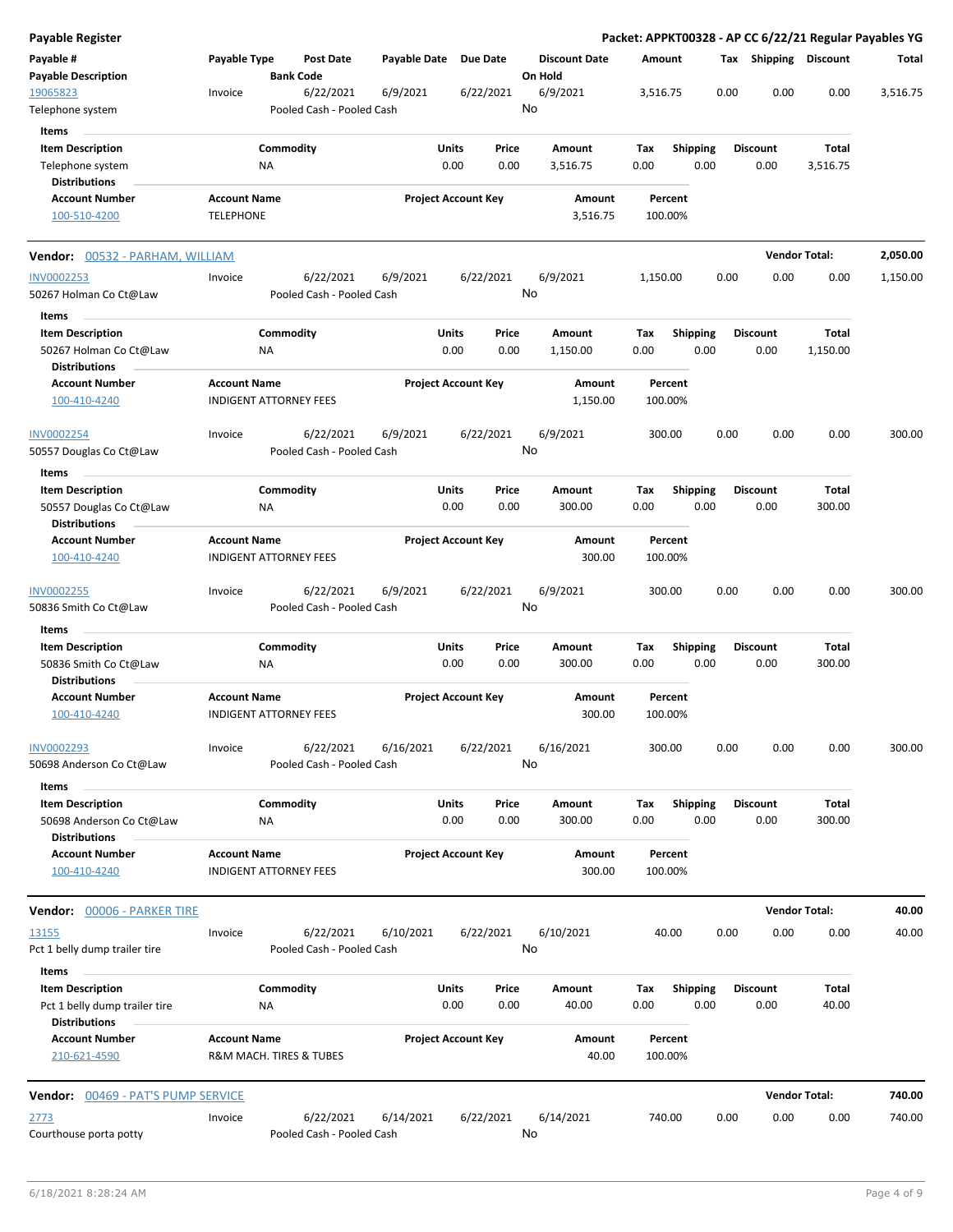| Payable Register                                                        |                     |                                        |                            |               |               |                                 |                    |                  |      |                         | Packet: APPKT00328 - AP CC 6/22/21 Regular Payables YG |        |
|-------------------------------------------------------------------------|---------------------|----------------------------------------|----------------------------|---------------|---------------|---------------------------------|--------------------|------------------|------|-------------------------|--------------------------------------------------------|--------|
| Payable #                                                               | Payable Type        | <b>Post Date</b><br><b>Bank Code</b>   | Payable Date Due Date      |               |               | <b>Discount Date</b><br>On Hold | Amount             |                  |      | Tax Shipping Discount   |                                                        | Total  |
| <b>Payable Description</b><br>Items                                     |                     |                                        |                            |               |               |                                 |                    |                  |      |                         |                                                        |        |
| <b>Item Description</b>                                                 |                     | Commodity                              |                            | Units         | Price         | Amount                          | Tax                | <b>Shipping</b>  |      | <b>Discount</b>         | Total                                                  |        |
| Courthouse porta potty<br><b>Distributions</b>                          |                     | ΝA                                     |                            | 0.00          | 0.00          | 740.00                          | 0.00               | 0.00             |      | 0.00                    | 740.00                                                 |        |
| <b>Account Number</b>                                                   | <b>Account Name</b> |                                        | <b>Project Account Key</b> |               |               | Amount                          | Percent            |                  |      |                         |                                                        |        |
| 690-669-1650                                                            | <b>CONSTRUCTION</b> |                                        |                            |               |               | 740.00                          | 100.00%            |                  |      |                         |                                                        |        |
| Vendor: 00289 - RELIANT                                                 |                     |                                        |                            |               |               |                                 |                    |                  |      |                         | <b>Vendor Total:</b>                                   | 205.83 |
| 302 002 814 842 2                                                       | Invoice             | 6/22/2021                              | 6/17/2021                  |               | 6/22/2021     | 6/17/2021                       | 55.05              |                  | 0.00 | 0.00                    | 0.00                                                   | 55.05  |
| #2 533 974-8 Pct 1 electric 5/13-3/14/21                                |                     | Pooled Cash - Pooled Cash              |                            |               |               | No                              |                    |                  |      |                         |                                                        |        |
| Items                                                                   |                     |                                        |                            |               |               |                                 |                    |                  |      |                         |                                                        |        |
| <b>Item Description</b>                                                 |                     | Commodity                              |                            | Units         | Price         | Amount                          | Tax                | <b>Shipping</b>  |      | <b>Discount</b>         | Total                                                  |        |
| #2 533 974-8 Pct 1 electric 5/13-3/14/21<br><b>Distributions</b>        |                     | ΝA                                     |                            | 0.00          | 0.00          | 55.05                           | 0.00               | 0.00             |      | 0.00                    | 55.05                                                  |        |
| <b>Account Number</b><br>210-621-4400                                   | <b>Account Name</b> | UTILITY ELECTRICITY                    | <b>Project Account Key</b> |               |               | Amount<br>55.05                 | Percent<br>100.00% |                  |      |                         |                                                        |        |
| 304 000 987 455 6                                                       | Invoice             | 6/22/2021                              | 6/14/2021                  |               | 6/22/2021     | 6/14/2021                       | 114.85             |                  | 0.00 | 0.00                    | 0.00                                                   | 114.85 |
| #2 533 972-2 Pct 2 5/11-6/10/21                                         |                     | Pooled Cash - Pooled Cash              |                            |               |               | No                              |                    |                  |      |                         |                                                        |        |
| Items                                                                   |                     |                                        |                            |               |               |                                 |                    |                  |      |                         |                                                        |        |
| <b>Item Description</b>                                                 |                     | Commodity                              |                            | Units         | Price         | Amount                          | Tax                | <b>Shipping</b>  |      | Discount                | Total                                                  |        |
| #2 533 972-2 Pct 2 5/11-6/10/21                                         |                     | NA                                     |                            | 0.00          | 0.00          | 114.85                          | 0.00               | 0.00             |      | 0.00                    | 114.85                                                 |        |
| <b>Distributions</b>                                                    |                     |                                        |                            |               |               |                                 |                    |                  |      |                         |                                                        |        |
| <b>Account Number</b><br>220-622-4400                                   | <b>Account Name</b> | UTILITY ELECTRICITY                    | <b>Project Account Key</b> |               |               | Amount<br>114.85                | Percent<br>100.00% |                  |      |                         |                                                        |        |
| 304 000 987 456 4                                                       | Invoice             | 6/22/2021                              | 6/14/2021                  |               | 6/22/2021     | 6/14/2021                       | 25.03              |                  | 0.00 | 0.00                    | 0.00                                                   | 25.03  |
| #2 591 591-9 Pct 2 gd light 5/11-6/10/21                                |                     | Pooled Cash - Pooled Cash              |                            |               |               | No                              |                    |                  |      |                         |                                                        |        |
| Items                                                                   |                     |                                        |                            |               |               |                                 |                    |                  |      |                         |                                                        |        |
| <b>Item Description</b>                                                 |                     | Commodity                              |                            | Units         | Price         | Amount                          | Tax                | <b>Shipping</b>  |      | Discount                | Total                                                  |        |
| #2 591 591-9 Pct 2 gd light 5/11-6/10/21                                |                     | ΝA                                     |                            | 0.00          | 0.00          | 25.03                           | 0.00               | 0.00             |      | 0.00                    | 25.03                                                  |        |
| <b>Distributions</b>                                                    |                     |                                        |                            |               |               |                                 |                    |                  |      |                         |                                                        |        |
| <b>Account Number</b>                                                   | <b>Account Name</b> |                                        | <b>Project Account Key</b> |               |               | Amount                          | Percent            |                  |      |                         |                                                        |        |
| 220-622-4400                                                            |                     | UTILITY ELECTRICITY                    |                            |               |               | 25.03                           | 100.00%            |                  |      |                         |                                                        |        |
| 304 000 987 457 2<br>#2 591 592-7 Pct 2 gd light 5/11-6/10/21           | Invoice             | 6/22/2021<br>Pooled Cash - Pooled Cash | 6/14/2021                  |               | 6/22/2021     | 6/14/2021<br>No                 | 10.90              |                  | 0.00 | 0.00                    | 0.00                                                   | 10.90  |
|                                                                         |                     |                                        |                            |               |               |                                 |                    |                  |      |                         |                                                        |        |
| Items                                                                   |                     |                                        |                            |               |               |                                 |                    |                  |      |                         |                                                        |        |
| <b>Item Description</b>                                                 |                     | Commodity                              |                            | Units         | Price         | Amount                          | Тах                | <b>Shipping</b>  |      | <b>Discount</b>         | Total                                                  |        |
| #2 591 592-7 Pct 2 gd light 5/11-6/10/21<br><b>Distributions</b>        |                     | ΝA                                     |                            | 0.00          | 0.00          | 10.90                           | 0.00               | 0.00             |      | 0.00                    | 10.90                                                  |        |
| <b>Account Number</b><br>220-622-4400                                   | <b>Account Name</b> | UTILITY ELECTRICITY                    | <b>Project Account Key</b> |               |               | Amount<br>10.90                 | Percent<br>100.00% |                  |      |                         |                                                        |        |
| <b>Vendor:</b> VEN02277 - Self, A.J.                                    |                     |                                        |                            |               |               |                                 |                    |                  |      |                         | <b>Vendor Total:</b>                                   | 839.52 |
| <b>INV0002287</b>                                                       | Invoice             | 6/22/2021                              | 6/15/2021                  |               | 6/22/2021     | 6/15/2021                       | 839.52             |                  | 0.00 | 0.00                    | 0.00                                                   | 839.52 |
| Pct 2 6/27-7/1/21 travel-miles/meals                                    |                     | Pooled Cash - Pooled Cash              |                            |               |               | No                              |                    |                  |      |                         |                                                        |        |
| Items                                                                   |                     |                                        |                            |               |               |                                 |                    |                  |      |                         |                                                        |        |
| <b>Item Description</b><br>Pct 2 6/27-7/1/21 travel-miles/meals         |                     | Commodity<br>ΝA                        |                            | Units<br>0.00 | Price<br>0.00 | Amount<br>839.52                | Тах<br>0.00        | Shipping<br>0.00 |      | <b>Discount</b><br>0.00 | Total<br>839.52                                        |        |
| <b>Distributions</b><br><b>Account Number</b>                           | <b>Account Name</b> |                                        | <b>Project Account Key</b> |               |               |                                 |                    |                  |      |                         |                                                        |        |
| 220-622-4270                                                            |                     | OUT OF COUNTY TRAVEL/TRAINING          |                            |               |               | Amount<br>839.52                | Percent<br>100.00% |                  |      |                         |                                                        |        |
| <b>Vendor:</b> VEN02547 - Shouse, Carroll Wayne                         |                     |                                        |                            |               |               |                                 |                    |                  |      |                         | <b>Vendor Total:</b>                                   | 50.00  |
| <b>INV0002285</b>                                                       | Invoice             | 6/22/2021                              | 6/15/2021                  |               | 6/22/2021     | 6/15/2021                       | 50.00              |                  | 0.00 | 0.00                    | 0.00                                                   | 50.00  |
| OSS Academy registration-Arrest, Search & Sei Pooled Cash - Pooled Cash |                     |                                        |                            |               |               | No                              |                    |                  |      |                         |                                                        |        |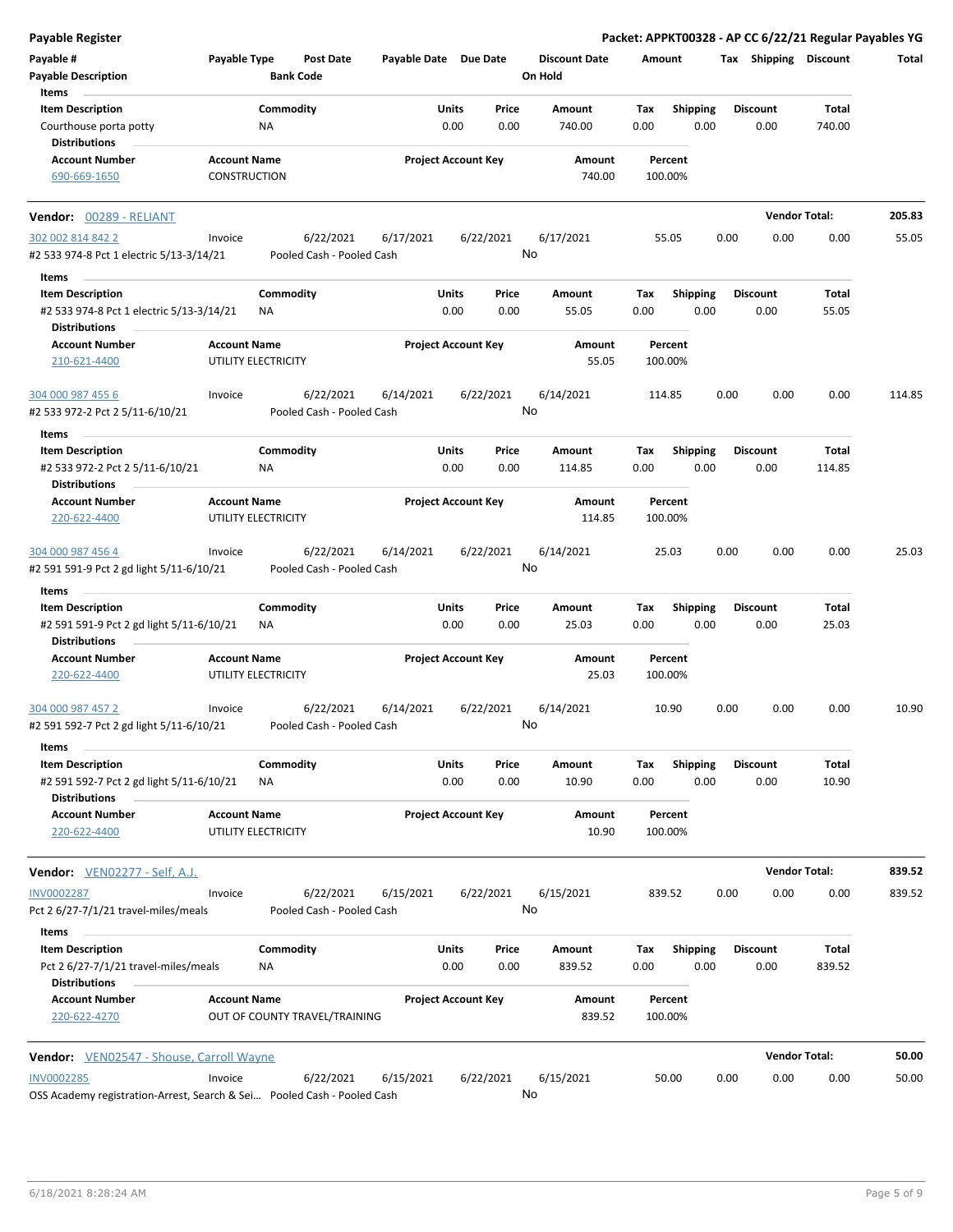| Payable Register                                                                              |                                                       |                                        |                       |                            |               |                                 |             |                         |      |                         | Packet: APPKT00328 - AP CC 6/22/21 Regular Payables YG |             |
|-----------------------------------------------------------------------------------------------|-------------------------------------------------------|----------------------------------------|-----------------------|----------------------------|---------------|---------------------------------|-------------|-------------------------|------|-------------------------|--------------------------------------------------------|-------------|
| Payable #<br><b>Payable Description</b>                                                       | Payable Type<br><b>Bank Code</b>                      | <b>Post Date</b>                       | Payable Date Due Date |                            |               | <b>Discount Date</b><br>On Hold | Amount      |                         |      |                         | Tax Shipping Discount                                  | Total       |
| Items<br><b>Item Description</b>                                                              | Commodity                                             |                                        |                       | Units                      | Price         | Amount                          | Tax         | <b>Shipping</b>         |      | <b>Discount</b>         | Total                                                  |             |
| OSS Academy registration-Arrest, Search & NA<br><b>Distributions</b>                          |                                                       |                                        |                       | 0.00                       | 0.00          | 50.00                           | 0.00        | 0.00                    |      | 0.00                    | 50.00                                                  |             |
| <b>Account Number</b><br>100-435-4270                                                         | <b>Account Name</b><br>OUT OF CO TRAVEL/TRAINING      |                                        |                       | <b>Project Account Key</b> |               | Amount<br>50.00                 |             | Percent<br>100.00%      |      |                         |                                                        |             |
| Vendor: 00817 - SMITH, THOMAS SCOTT                                                           |                                                       |                                        |                       |                            |               |                                 |             |                         |      |                         | <b>Vendor Total:</b>                                   | 1,103.55    |
| <b>INV0002251</b><br>CR-20-27885 Simmons Dst Ct                                               | Invoice                                               | 6/22/2021<br>Pooled Cash - Pooled Cash | 6/10/2021             |                            | 6/22/2021     | 6/10/2021<br>No                 | 1,103.55    |                         | 0.00 | 0.00                    | 0.00                                                   | 1,103.55    |
| Items                                                                                         |                                                       |                                        |                       |                            |               |                                 |             |                         |      |                         |                                                        |             |
| <b>Item Description</b>                                                                       | Commodity                                             |                                        |                       | Units                      | Price         | Amount                          | Tax         | <b>Shipping</b>         |      | <b>Discount</b>         | Total                                                  |             |
| CR-20-27885 Simmons Dst Ct<br><b>Distributions</b>                                            | ΝA                                                    |                                        |                       | 0.00                       | 0.00          | 1,103.55                        | 0.00        | 0.00                    |      | 0.00                    | 1,103.55                                               |             |
| <b>Account Number</b><br>100-435-4370                                                         | <b>Account Name</b><br><b>ATTORNEY FEES</b>           |                                        |                       | <b>Project Account Key</b> |               | Amount<br>1,103.55              |             | Percent<br>100.00%      |      |                         |                                                        |             |
| <b>Vendor: 00596 - SOUTHERN TIRE MART, LLC</b>                                                |                                                       |                                        |                       |                            |               |                                 |             |                         |      |                         | <b>Vendor Total:</b>                                   | $-1,268.00$ |
| 4170035573<br>Pct 1 credit balance for tire return                                            | Credit Memo                                           | 6/22/2021<br>Pooled Cash - Pooled Cash | 6/7/2021              |                            | 6/7/2021      | 6/7/2021<br>No                  | $-1,268.00$ |                         | 0.00 | 0.00                    | 0.00                                                   | $-1,268.00$ |
| Items                                                                                         |                                                       |                                        |                       |                            |               |                                 |             |                         |      |                         |                                                        |             |
| <b>Item Description</b><br>Pct 1 credit balance for tire return                               | Commodity<br>NA                                       |                                        |                       | Units<br>0.00              | Price<br>0.00 | Amount<br>$-1,268.00$           | Tax<br>0.00 | <b>Shipping</b><br>0.00 |      | <b>Discount</b><br>0.00 | Total<br>$-1,268.00$                                   |             |
| <b>Distributions</b>                                                                          |                                                       |                                        |                       |                            |               |                                 |             |                         |      |                         |                                                        |             |
| <b>Account Number</b><br>210-621-4590                                                         | <b>Account Name</b><br>R&M MACH. TIRES & TUBES        |                                        |                       | <b>Project Account Key</b> |               | Amount<br>$-1,268.00$           |             | Percent<br>100.00%      |      |                         |                                                        |             |
| <b>Vendor:</b> VEN02524 - Texas College of Probate Judges                                     |                                                       |                                        |                       |                            |               |                                 |             |                         |      |                         | <b>Vendor Total:</b>                                   | 850.00      |
| <b>INV0002252</b><br>Ellison/Smith registration Probate Annual meet Pooled Cash - Pooled Cash | Invoice                                               | 6/22/2021                              | 6/10/2021             |                            | 6/22/2021     | 6/10/2021<br>No                 | 850.00      |                         | 0.00 | 0.00                    | 0.00                                                   | 850.00      |
| Items                                                                                         |                                                       |                                        |                       |                            |               |                                 |             |                         |      |                         |                                                        |             |
| <b>Item Description</b><br>Ellison/Smith registration Probate Annual Service                  | Commodity                                             |                                        |                       | Units<br>0.00              | Price<br>0.00 | Amount<br>850.00                | Tax<br>0.00 | <b>Shipping</b><br>0.00 |      | <b>Discount</b><br>0.00 | Total<br>850.00                                        |             |
| <b>Distributions</b><br><b>Account Number</b><br>100-403-4270                                 | <b>Account Name</b><br>OUT OF COUNTY TRAVEL/TRAINING  |                                        |                       | <b>Project Account Key</b> |               | Amount<br>850.00                |             | Percent<br>100.00%      |      |                         |                                                        |             |
|                                                                                               |                                                       |                                        |                       |                            |               |                                 |             |                         |      |                         |                                                        |             |
| Vendor: 00767 - TEXAS DEPT. OF STATE HEALTH SERVICE                                           |                                                       |                                        |                       |                            |               |                                 |             |                         |      |                         | <b>Vendor Total:</b>                                   | 170.19      |
| 2013686<br>May 2021 Remote birth access                                                       | Invoice                                               | 6/22/2021<br>Pooled Cash - Pooled Cash | 6/1/2021              |                            | 6/22/2021     | 6/1/2021<br>No                  | 170.19      |                         | 0.00 | 0.00                    | 0.00                                                   | 170.19      |
| Items                                                                                         |                                                       |                                        |                       |                            |               |                                 |             |                         |      |                         |                                                        |             |
| <b>Item Description</b><br>May 2021 Remote birth access<br><b>Distributions</b>               | Commodity<br>NA                                       |                                        |                       | Units<br>0.00              | Price<br>0.00 | Amount<br>170.19                | Tax<br>0.00 | <b>Shipping</b><br>0.00 |      | <b>Discount</b><br>0.00 | Total<br>170.19                                        |             |
| <b>Account Number</b><br>100-409-4890                                                         | <b>Account Name</b><br><b>COURT COSTS/ARREST FEES</b> |                                        |                       | <b>Project Account Key</b> |               | Amount<br>170.19                |             | Percent<br>100.00%      |      |                         |                                                        |             |
| <b>Vendor:</b> 00265 - TEXHOMA LIMESTONE, INC.                                                |                                                       |                                        |                       |                            |               |                                 |             |                         |      |                         | <b>Vendor Total:</b>                                   | 5,719.56    |
| 8437<br>Pct 3 Rock & Gravel-hauling 6/7-12/21                                                 | Invoice                                               | 6/22/2021<br>Pooled Cash - Pooled Cash | 6/14/2021             |                            | 6/22/2021     | 6/14/2021<br>No                 | 5,719.56    |                         | 0.00 | 0.00                    | 0.00                                                   | 5,719.56    |
| Items                                                                                         |                                                       |                                        |                       |                            |               |                                 |             |                         |      |                         |                                                        |             |
| <b>Item Description</b><br>Pct 3 Rock & Gravel-hauling 6/7-12/21                              | Commodity<br>NA                                       |                                        |                       | Units<br>0.00              | Price<br>0.00 | Amount<br>5,719.56              | Tax<br>0.00 | Shipping<br>0.00        |      | <b>Discount</b><br>0.00 | Total<br>5,719.56                                      |             |
| <b>Distributions</b><br><b>Account Number</b><br>230-623-3410                                 | <b>Account Name</b><br>R&B MAT. ROCK & GRAVEL         |                                        |                       | <b>Project Account Key</b> |               | Amount<br>5,719.56              |             | Percent<br>100.00%      |      |                         |                                                        |             |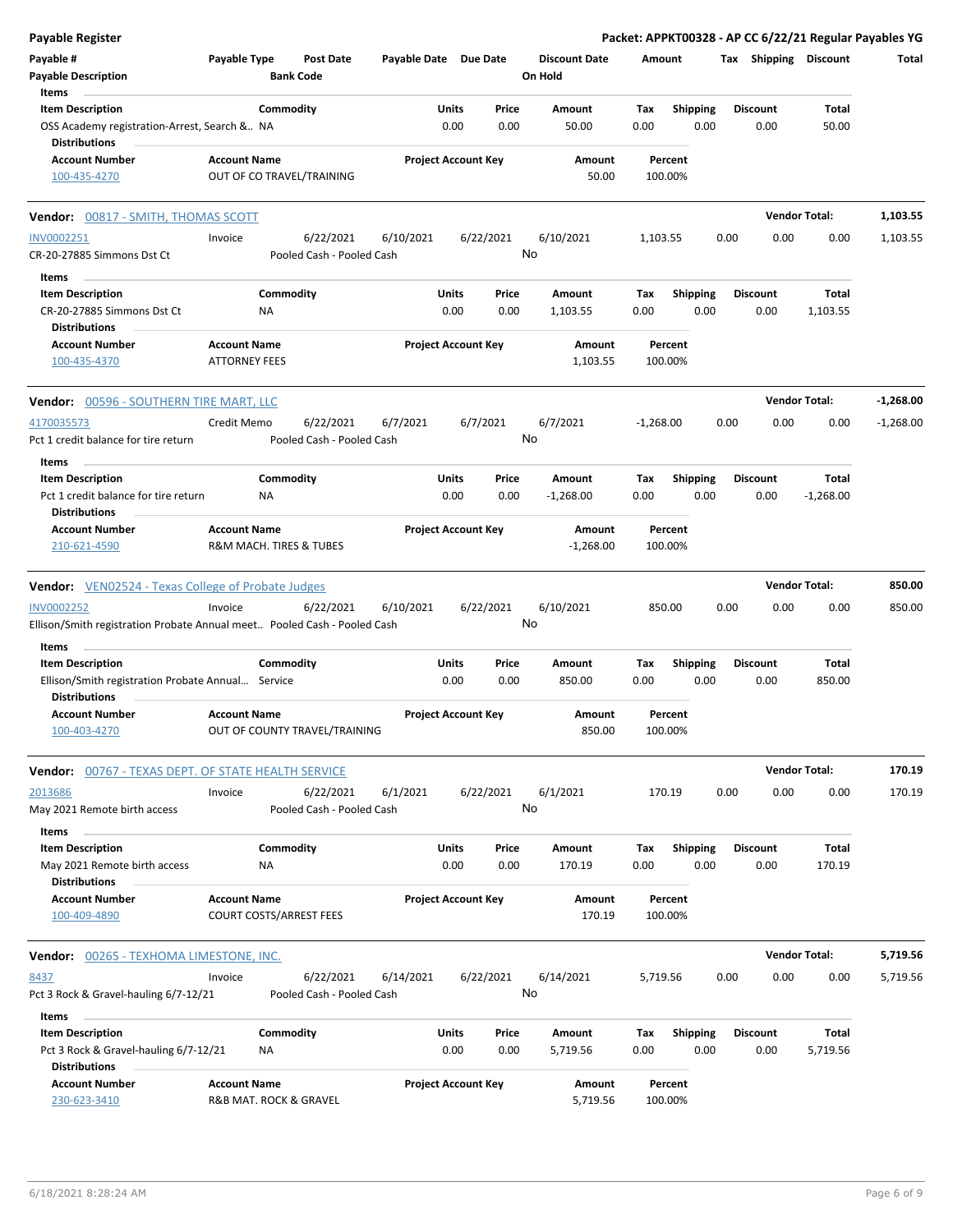| Payable Register                              |                     |                               |                       |                            |           |                      |          |          |      |                       |              | Packet: APPKT00328 - AP CC 6/22/21 Regular Payables YG |
|-----------------------------------------------|---------------------|-------------------------------|-----------------------|----------------------------|-----------|----------------------|----------|----------|------|-----------------------|--------------|--------------------------------------------------------|
| Payable #                                     | Payable Type        | <b>Post Date</b>              | Payable Date Due Date |                            |           | <b>Discount Date</b> | Amount   |          |      | Tax Shipping Discount |              | Total                                                  |
| <b>Payable Description</b>                    |                     | <b>Bank Code</b>              |                       |                            |           | On Hold              |          |          |      |                       |              |                                                        |
| Vendor: 00521 - UPRIGHT INDUSTRIAL GROUP, INC |                     |                               |                       |                            |           |                      |          |          |      | <b>Vendor Total:</b>  |              | 10,000.00                                              |
| 3501                                          | Invoice             | 6/22/2021                     | 5/7/2021              |                            | 6/22/2021 | 5/7/2021             | 8,200.00 |          | 0.00 | 0.00                  | 0.00         | 8,200.00                                               |
| Scaffolding rental 2/26-3/18/21 & 4/7-5/4/21  |                     | Pooled Cash - Pooled Cash     |                       |                            |           | No                   |          |          |      |                       |              |                                                        |
| <b>Items</b>                                  |                     |                               |                       |                            |           |                      |          |          |      |                       |              |                                                        |
| <b>Item Description</b>                       |                     | Commodity                     |                       | <b>Units</b>               | Price     | Amount               | Tax      | Shipping |      | <b>Discount</b>       | <b>Total</b> |                                                        |
| Scaffolding rental 2/26-3/18/21 & 4/7-5/4 NA  |                     |                               |                       | 0.00                       | 0.00      | 8,200.00             | 0.00     | 0.00     |      | 0.00                  | 8,200.00     |                                                        |
| <b>Distributions</b>                          |                     |                               |                       |                            |           |                      |          |          |      |                       |              |                                                        |
| <b>Account Number</b>                         | <b>Account Name</b> |                               |                       | <b>Project Account Key</b> |           | Amount               |          | Percent  |      |                       |              |                                                        |
| 690-669-1650                                  | <b>CONSTRUCTION</b> |                               |                       |                            |           | 8,200.00             |          | 100.00%  |      |                       |              |                                                        |
| 3564                                          | Invoice             | 6/22/2021                     | 5/31/2021             |                            | 6/22/2021 | 5/31/2021            | 1,800.00 |          | 0.00 | 0.00                  | 0.00         | 1,800.00                                               |
| Scaffolding rental 3/19-5/13/21               |                     | Pooled Cash - Pooled Cash     |                       |                            |           | No                   |          |          |      |                       |              |                                                        |
| Items                                         |                     |                               |                       |                            |           |                      |          |          |      |                       |              |                                                        |
| <b>Item Description</b>                       |                     | Commodity                     |                       | <b>Units</b>               | Price     | Amount               | Tax      | Shipping |      | <b>Discount</b>       | <b>Total</b> |                                                        |
| Scaffolding rental 3/19-5/13/21               | <b>NA</b>           |                               |                       | 0.00                       | 0.00      | 1,800.00             | 0.00     | 0.00     |      | 0.00                  | 1,800.00     |                                                        |
| <b>Distributions</b>                          |                     |                               |                       |                            |           |                      |          |          |      |                       |              |                                                        |
| <b>Account Number</b>                         | <b>Account Name</b> |                               |                       | <b>Project Account Key</b> |           | Amount               |          | Percent  |      |                       |              |                                                        |
| 690-669-1650                                  | <b>CONSTRUCTION</b> |                               |                       |                            |           | 1,800.00             |          | 100.00%  |      |                       |              |                                                        |
| Vendor: VEN02317 - Woodson, David             |                     |                               |                       |                            |           |                      |          |          |      | <b>Vendor Total:</b>  |              | 216.80                                                 |
| <b>INV0002267</b>                             | Invoice             | 6/22/2021                     | 6/14/2021             |                            | 6/22/2021 | 6/14/2021            | 216.80   |          | 0.00 | 0.00                  | 0.00         | 216.80                                                 |
| 6/28-30/21 travel-miles/meals                 |                     | Pooled Cash - Pooled Cash     |                       |                            |           | No                   |          |          |      |                       |              |                                                        |
| Items                                         |                     |                               |                       |                            |           |                      |          |          |      |                       |              |                                                        |
| <b>Item Description</b>                       |                     | Commodity                     |                       | <b>Units</b>               | Price     | Amount               | Tax      | Shipping |      | <b>Discount</b>       | <b>Total</b> |                                                        |
| 6/28-30/21 travel-miles/meals                 | <b>NA</b>           |                               |                       | 0.00                       | 0.00      | 216.80               | 0.00     | 0.00     |      | 0.00                  | 216.80       |                                                        |
| <b>Distributions</b>                          |                     |                               |                       |                            |           |                      |          |          |      |                       |              |                                                        |
| <b>Account Number</b>                         | <b>Account Name</b> |                               |                       | <b>Project Account Key</b> |           | Amount               |          | Percent  |      |                       |              |                                                        |
| 100-497-4270                                  |                     | OUT OF COUNTY TRAVEL/TRAINING |                       |                            |           | 216.80               |          | 100.00%  |      |                       |              |                                                        |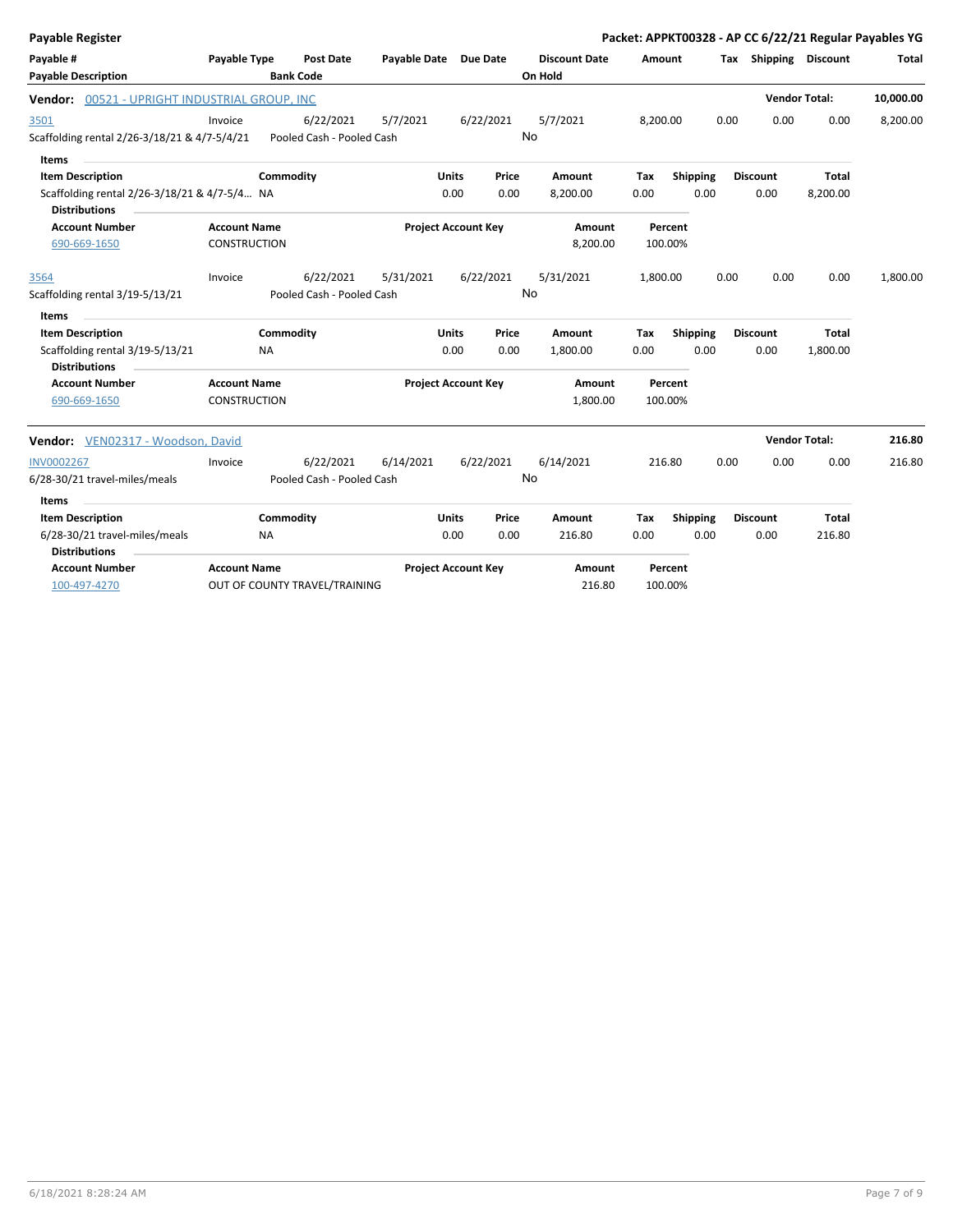## Payable Summary

| Type        | Count               | Gross       | Tax  | <b>Shipping</b> | <b>Discount</b> | Total       | <b>Manual Payment</b> | <b>Balance</b> |
|-------------|---------------------|-------------|------|-----------------|-----------------|-------------|-----------------------|----------------|
| Credit Memo |                     | $-1,268.00$ | 0.00 | 0.00            | 0.00            | $-1,268.00$ | 0.00                  | $-1,268.00$    |
| Invoice     | 37                  | 52,215.24   | 0.00 | 0.00            | 0.00            | 52,215.24   | 0.00                  | 52,215.24      |
|             | <b>Grand Total:</b> | 50,947.24   | 0.00 | 0.00            | 0.00            | 50,947.24   | 0.00                  | 50,947.24      |